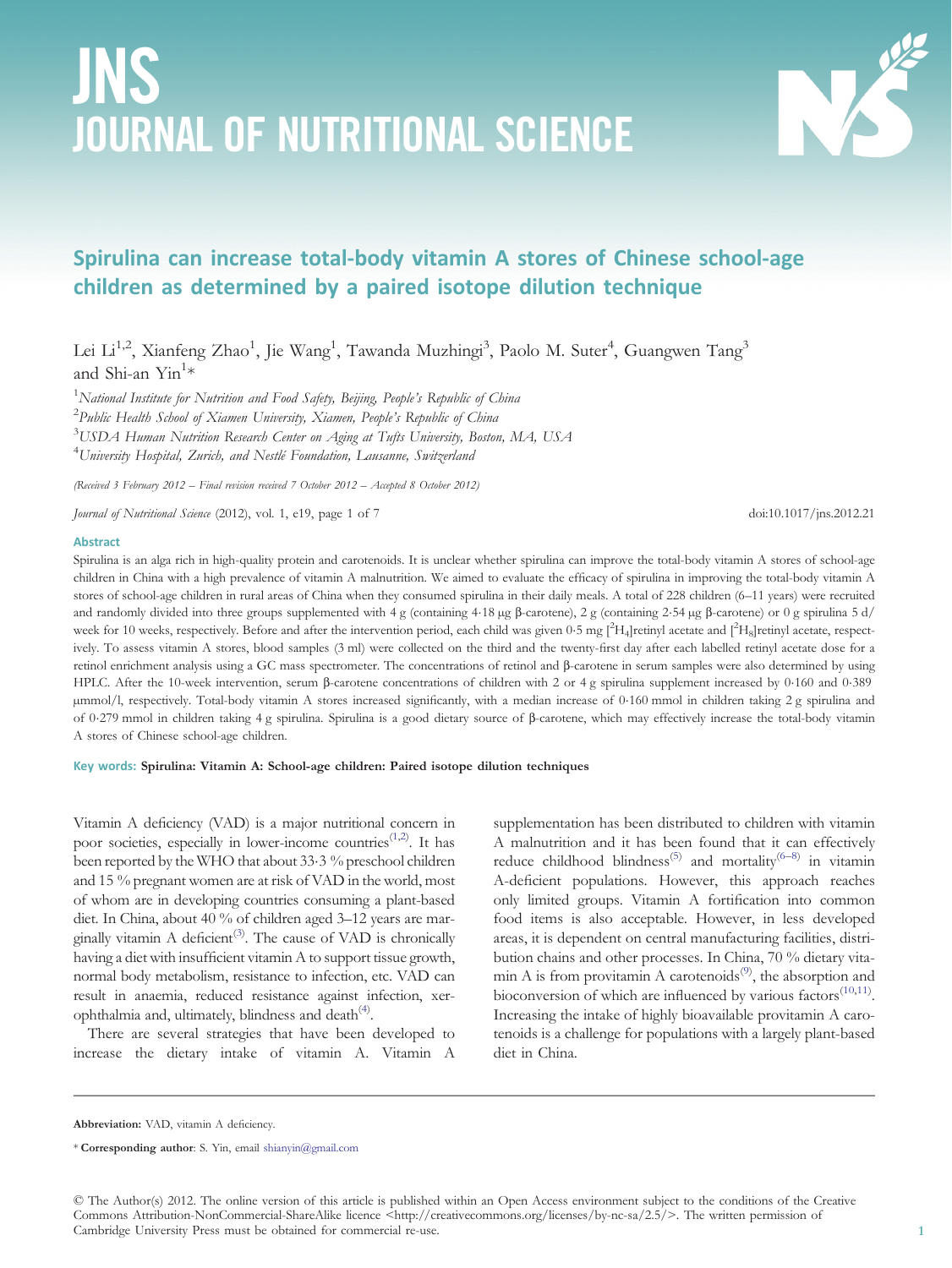Spirulina is a photoautotroph alga and is considered to be a valuable additional food source of some macro- and micronutrients, including high-quality protein and carotenoids (mainly β-carotene)[\(12](#page-5-0)–[14\)](#page-5-0) . A human supplementation study showed that 'Bitot's spot', a symptom of VAD, decreased from 80% to 10% after 1 g spirulina per d for  $\geq$ 150 d in 5000 preschool-age children in Chennai, India<sup>[\(15](#page-5-0))</sup>. In another study with 400 school children, a daily dose of β-carotene from 2 g spirulina increased the children's vitamin A status to the same level as those administered pure vitamin  $A^{(16)}$  $A^{(16)}$  $A^{(16)}$ . Our previous study also showed that spirulina could bioconvert to retinol at a high efficacy of 4·5:1 by weight in Chinese adults and may improve their vitamin A status<sup>[\(17](#page-6-0))</sup>. However, there has been no study that evaluated the efficacy of spirulina in improving vitamin A status of Chinese children.

In the present study, we aimed to investigate the efficacy of daily consumption of spirulina in improving the vitamin A status of Chinese school-age children by using a paired isotope dilution technique assessing the total-body stores of vitamin A.

# Subjects and methods

#### Subjects

The study was carried out in an elementary school in Hunan Province about 1000 km south of Beijing. Most inhabitants are from an agricultural middle-income socio-economic population.

Children who were aged 6–11 years, were generally healthy and could eat meals at school were eligible to participate in this study. Children with fever (>38°C) or C-reactive protein >10 mg/l at the time of enrolment were excluded from the study. Children with serum retinol <0.70 µmol/l were referred to the hospital for treatment. A total of 228 children met the eligibility criteria and were enrolled in the study.

This study was conducted according to the guidelines laid down in the Declaration of Helsinki and all procedures involving human subjects were approved by the Committee on Human Research, Institute of Nutrition and Food Safety, the Chinese Center for Disease Control and Prevention and the Institutional Review Board of Tufts-New England Medical Center. Written informed consent was obtained from the parents before each child's participation.

#### Study design

At 2 weeks before the study, all the subjects were instructed to eat their usual diet at home but to avoid nutritional supplements and foods rich in β-carotene or vitamin A, such as spinach, carrots, or liver products. Each subject kept a 3-d food record at the beginning of the study. Albendazole tablets (400 mg per child) were given to all the children 2 weeks before the study. Faecal analysis was done 1 d before the study to make sure there was no parasitic infection in any of the children participating in the study.

During the 10-week dietary intervention, 228 children were randomly divided into three groups: 4 g spirulina supplement group ( $n$  78), 2 g spirulina supplement group ( $n$  74) and the



control group (n 76). All the children ate three meals at school with 4, 2, or 0 g spirulina in their breakfast as cakes, sweet rice dumpling or rice noodles. The nutrients in their standard daily diet provided at school contained 7531 (SD 418-4) kJ with 65 (SD 5) g protein,  $60$  (SD 5) g fat and  $200$  (SD  $20$ ) retinol activity equivalents retinol, 50 % of the RDA of vitamin A for Chinese children in this age group. At weekends, the children ate at home and noted foods they ate.

Before and after dietary intervention, the study subjects were given 0.5 mg of <sup>2</sup>H-labelled vitamin A in an oil capsule with a fat-containing meal at school.  $[^{2}H_{4}]$ retinyl acetate was administered at baseline, and  $[^{2}H_{8}]$ retinyl acetate was administered 10 weeks later to distinguish serum [2H<sub>8</sub>]retinol from any residual  $[^2H_4]$ retinol.

At 3 and 21 d after each <sup>2</sup>H-labelled vitamin A dose, fasting blood samples (3 ml) were collected from all the subjects for the analysis of serum retinol and carotenoid levels as well as the total-body vitamin A stores since the labelled retinol is supposed to attain an equilibrated state after 21 d. Blood samples were covered by aluminium foil to protect them from light, kept at room temperature for 30 min and then centrifuged at 4°C and 800 g for 15 min. Serum was stored at <sup>−</sup>20°C for ≤10 d and then packed with dry ice and transported to the Institute for Nutrition and Food Safety (Beijing, China), where it was stored at −80°C. All frozen samples with a frozen Ice Brick<sup>TR</sup> were sent by air to the Carotenoids and Health Laboratory of the US Department of Agriculture Human Nutrition Research Center on Aging at Tufts University (Boston, MA) for analysis.

# Stable isotopes of vitamin A

 ${}^{2}H_{4}$ -labelled retinyl acetate (10,19,19,19-[ ${}^{2}H_{4}$ ]retinyl acetate) and <sup>2</sup>H<sub>8</sub>-labelled retinyl acetate (10,14,19,19,19, 20,20,20-[ 2 H8]retinyl acetate) were synthesised by Cambridge Isotope Laboratories. We prepared capsules (no. 3 gelatin capsule) containing  $0.5$  mg  $(1.51 \mu \text{mol})^2$   $H_4$  retinyl acetate or  $1.49 \mu \text{mol}$ [ 2 H8]retinyl acetate) of these stable isotopes dissolved in 170 mg of maize oil.

# Spirulina

Spirulina powder was purchased from Hainan Food Company. During the intervention period, wheat flour was chosen as the carrier to mix with spirulina (2 or 4 g) to make noodles or other foods. Chlorophyll instead of spirulina was added to the wheat flour used for making the foods given to the control group during the same period, giving the foods the same appearance as those with added spirulina. Foods such as noodles and cake were made in advance, packed in coded bags and stored at −20°C. Food with added spirulina was given to the children 5 d/week for 10 weeks, served with soup or porridge at breakfast time. Soups or porridge provided for breakfast contained no β-carotene or vitamin A. The feeding periods were supervised and daily consumption was recorded for each individual as the relative amount of the food served.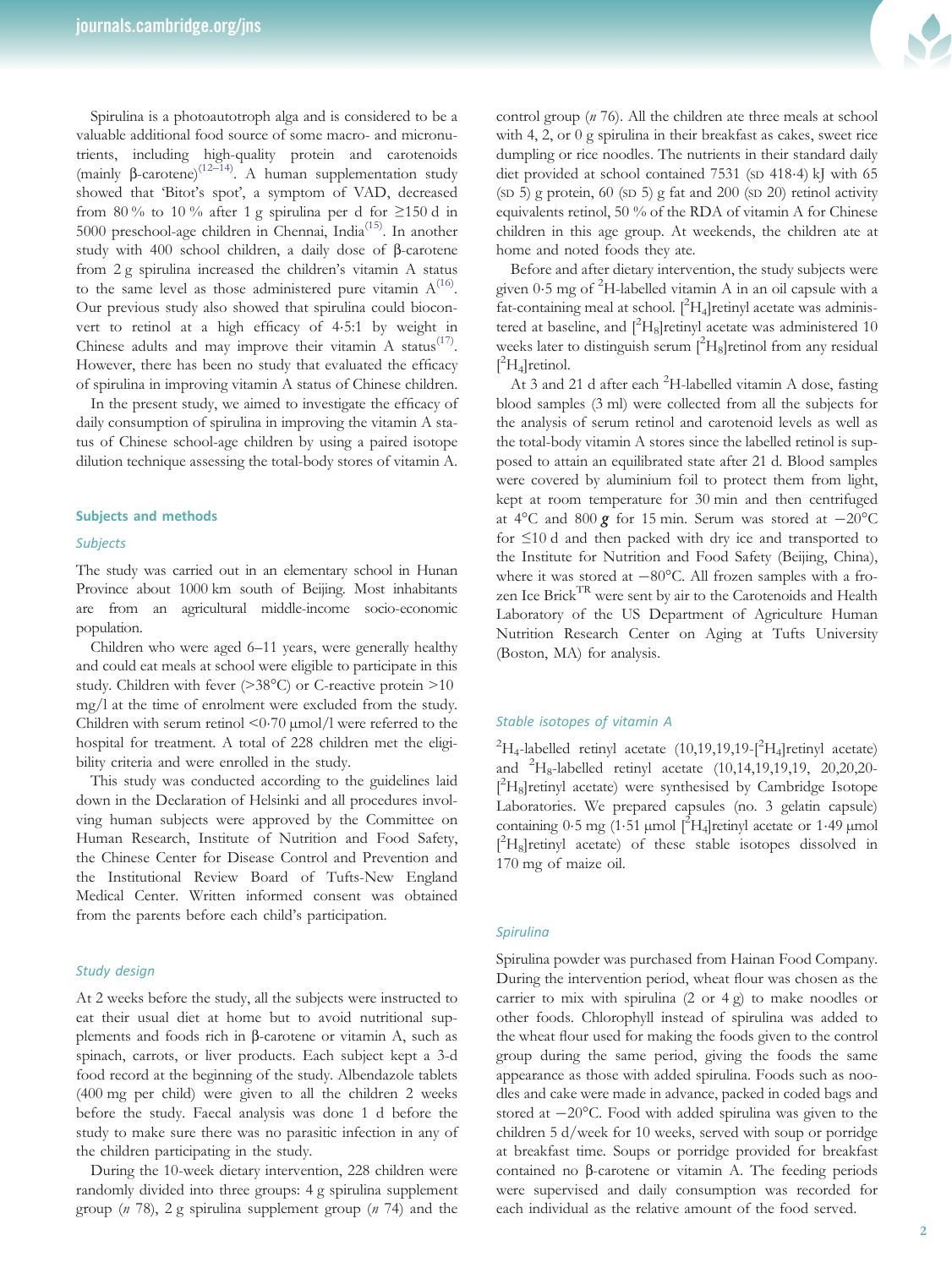# HPLC for carotenoid concentrations in spirulina

An HPLC (Waters 2695 separation module and Waters 2996 photodiode array detector; wavelength 250–600 nm; Waters Corporation) and a Pronto SIL C30 column (Bischoff Chromatography) were used to analyse carotenoid concen-trations in spirulina<sup>[\(18](#page-6-0))</sup>.

To analyse carotenoids in spirulina, 100 mg spirulina powder were weighed and put into a 50 ml glass vial and then 3 ml methanol were added to the vial. Spirulina in the vial was homogenised by using a Polytron (PT1600E; Kinematica AG) at speed 10 for 30 s in an ice bath and then washed with 5 ml methanol. The vial containing the mixture was stored at 4°C for 12 h. Then, the vial was mixed by vortex for 30 s and centrifuged at  $4^{\circ}$ C and  $800 g$  for 5 min. The methanol layer was transferred to a 50 ml volumetric flask by using a pipette gun. Tetrahydrofuran was used to extract carotenoids four times (10 ml of tetrahydrofuran for the first three times and 5 ml for the fourth time); vortex mixing and centrifuging were involved each time. The tetrahydrofuran layers were collected into the methanol extract contained in a volumetric flask, to which tetrahydrofuran was added to a volume of 50 ml and mixed well. The extract (1 ml) was evaporated under the  $N_2$  flow of an N-EVAP nitrogen evaporator (Organomation Associates Inc.)<sup>[\(18](#page-6-0))</sup>. The residue was resuspended in 1 ml ethanol, and 20 µl were injected into the HPLC. Triplicate samples were analysed.

A linear gradient procedure started from 100 % solvent A for 21 min, then changed to 45 % A and 55 % B and held for 1 min, changed to 5 % A and 95 % B in 11 min and held for 4 min and changed back to 100 % A in 2 min and held for 20 min. The HPLC pump flow was set at  $0.4$  ml/ min. Carotenoid concentrations were calculated according to the standard curves of α-carotene, trans-β-carotene, 9-cisand 13-cis-β-carotene (all Sigma-Aldrich Inc.), lutein, zeaxanthin and α, β-cryptoxanthin (all Roche Vitamin Inc.).

EMPOWER PRO software (version 2.0; Waters Corp.) was used to control the HPLC system and data analysis. Carotenoids were detected at 450 nm.

#### HPLC for collecting retinol fraction from serum

To collect retinol from serum, 400 µl serum, 100 µl internal standards (retinyl acetate + echinenone), 500 µl saline (0·85 %) and 5 ml of a mixture of chloroform and methanol in the ratio of 2:1 (v/v) were added to a glass tube  $(16 \times 100)$ mm), mixed by using a vortex mixer (Labnet International Inc.) for 1 min and then centrifuged at  $4^{\circ}$ C and  $800 g$  for 10 min. The lower layer (chloroform layer) was collected into another glass tube  $(13 \times 100 \text{ mm})$  by using a glass pipette. Hexane (3 ml) was added to the aqueous layer, mixed by vortex and centrifuged again. The hexane layer and the chloroform layer were combined and dried under  $N_2$  on the N-EVAP nitrogen evaporator. The residue was dissolved in 100 µl of a mixture of ethanol and tetrahydrofuran in the ratio of 2:1  $(v/v)$ , mixed and sonicated for 20 s and then transferred to a vial. The dissolved residual solution (70 µl) was injected into the HPLC.



A Waters HPLC (616 pump, 717 Plus autosampler and 996 photodiode array detector; Waters Corporation) with a Pecosphere C18 column (PerkinElmer Life and Analytic Sciences) and an FC203 collector (Gilson Inc.) were used to analyse the concentration and collect the retinol fraction from serum samples. The HPLC mobile phase included solvent A (methanol–tetrahydrofuran–water (M–T–W), 50:20:30 by vol.) and solvent B (M–T–W, 50:44:6 by vol.) with 1·5 % ammonium acetate in water. A linear gradient solvent procedure started at 100 % solvent A for 6 min, changed to 70 % A and 30 % B in 4 min, changed to 50 % A and 50 % B in 5 min, changed to 30 % A and 70 % B in 3 min and changed to 15 % A and 85 % B in 4 min. Finally, the gradient went back to 100 % A in 16 min and held for 8 min to stabilise the system before the next sample was injected. The column temperature was 12°C, and the flow rate was 1 ml/ min. Retinol was eluted at 9 min, so the eluent fluid from 8 to 10 min was collected in a 2-ml flask (Pyrex Labware; Corning Inc.).

# GC-electron capture negative chemical ionisation–mass spectrometer for the enrichment of labelled retinol in serum

The retinol fraction from the HPLC was dried under  $N_2$ . We added 10 µl N,O bis(trimethylsilyl) trifluoroacetamide (10 %, BSTFA TMCS; Pierce) to the residue, capped the flask with a stopper to avoid moisture and put it into an oven at 70°C for 30 min. Then, the flask was cooled to room temperature. The derivatised retinol (3 µl) was injected into a GC-electron capture negative chemical ionisation– mass spectrometer (Agilent 6890 Series GC System and 5973 Network Mass Selective Detector; Agilent Technologies). A Zebron ZB-1 ms Capillary GC column (Phenomenex Inc.) was used to separate compounds. He and CH4 were used as the carrier gas and the reaction gas, respectively. The GC oven temperature was increased from 53 to 220 $\rm{^{\circ}C}$  at a speed of 40 $\rm{^{\circ}C/min}$ , to 230 $\rm{^{\circ}C}$  at 15 $\rm{^{\circ}C/}$ min and to 320°C at 40°C/min; it remained at 320°C for 5 min. This method produced a trans-retinol peak at 12 min.

The mass spectrometer was set to scan at a mass-to-charge ratio ( $m/z$ ) of 260–280. Retinol molecular mass was equal to 286, and lost one group of  $H_2O$  during the negative chemical ionisation process, which made the major fragment of retinol at  $m/\chi 268^{(19)}$  $m/\chi 268^{(19)}$  $m/\chi 268^{(19)}$ .

# Paired isotope dilution technique procedure for estimating total-body vitamin A stores

The ratio of non- ${}^{2}$ H-labelled to  ${}^{2}$ H-labelled retinol (H:D) in serum was determined by GC-MS, and total-body stores of vitamin A were calculated as previously reported<sup>[\(20](#page-6-0))</sup>. Briefly, a modified version of the formula of Bausch and  $Rietz$ <sup>[\(19\)](#page-6-0)</sup> for the assessment of vitamin A stores in rats was used as follows: total-body vitamin A stores (in mmol retinol) =  $F \times$ dose  $\times$  (S  $\times$  a  $\times$  (H:D – 1)),<sup>([4\)](#page-5-0)</sup> where  $F = 0.5$  (fraction of the dose to be stored in liver)<sup>[\(21](#page-6-0))</sup>, 'dose' is the labelled vitamin A in mmol,  $S = 0.65$  (correction for H:D in serum)<sup>([22\)](#page-6-0)</sup>, and  $a = e^{-kt}$ , a correction factor to the H:D that is due to the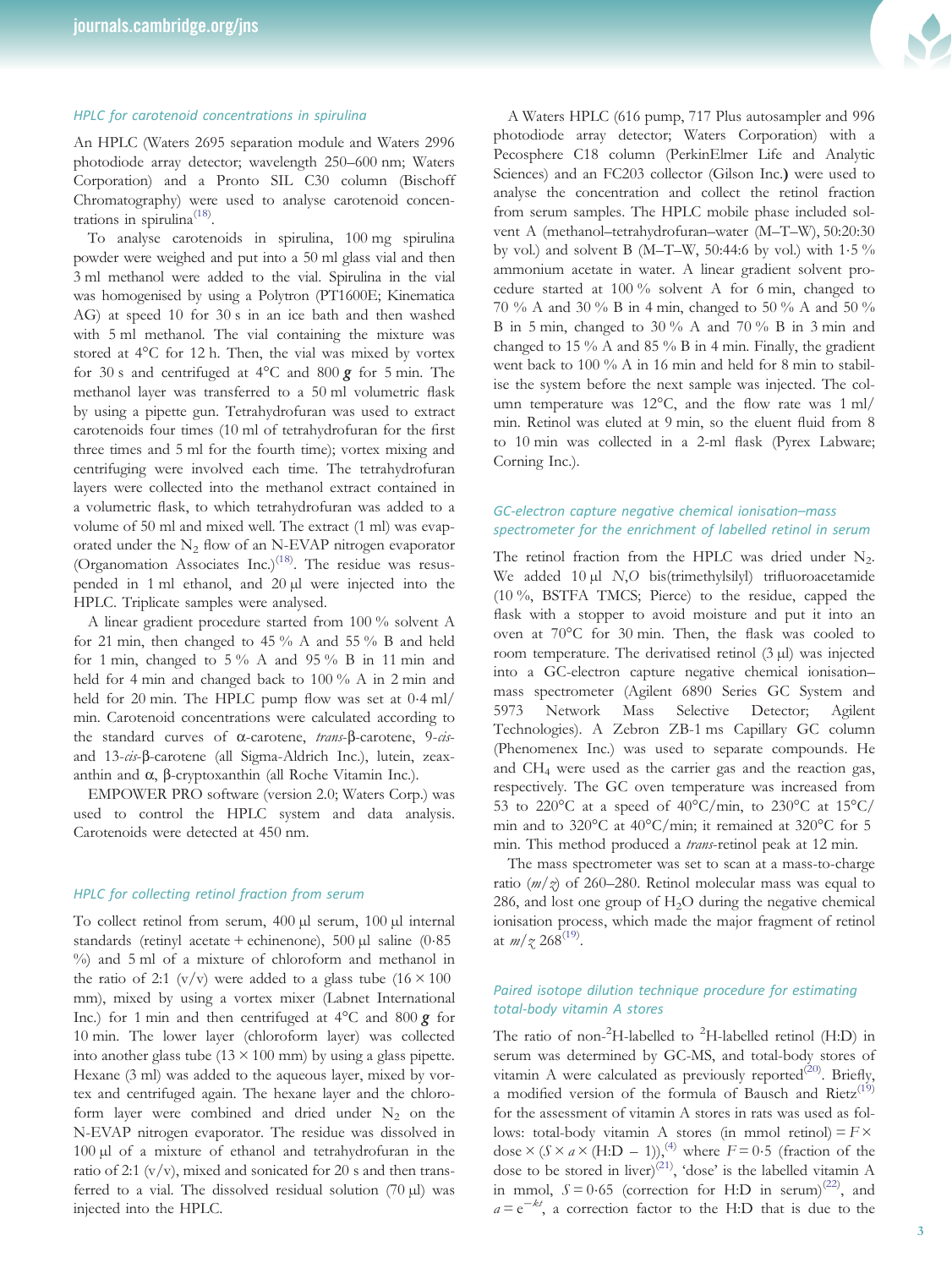continued daily intake of dietary vitamin A ( $k = \ln 2/t_{1/2}$ ;  $t_{1/2}$  is the half-life of vitamin A turnover in the liver and is estimated to be about 32 d for the children<sup>[\(23](#page-6-0)–[25\)](#page-6-0)</sup>, and *t* is the time (in d) since the isotope dose was administered), and  $H:D(^{1}H.^{2}H)$  is the enrichment of retinol after a labelled dose of vitamin A.

# Statistical analyses

Means, standard deviations, medians and ranges are reported. ANOVA was used to determine the differences in serum concentration of the major carotenoids, vitamin E and retinol between the groups. The Student's paired  $t$  test was used to compare the mean concentrations of total-body vitamin A stores before and after a 10-week intervention. A probability of <0·05 was considered to be statistically significant. All the statistical analyses were performed with SPSS software (version 13.0; SPSS Inc.).

## **Results**

The characteristics of the three groups of children at baseline are listed in Table 1. These three groups were well balanced with respect to age, height, weight and BMI. No significant difference was found in Hb concentrations between the three groups.

The provitamin A carotenoid content in spirulina powder consisted mainly of zeaxanthin, all-trans and 9-cis-β-carotene. The powder contained about 0·91 mg zeaxanthin, 1·07 mg β-carotene and 0·34 mg 9-cis-β-carotene per g (Table 2).

In the intervention study, wheat flour, as a food vehicle to mix with spirulina  $(2 \text{ or } 4 \text{ g})$ , was used to make noodles, cakes or rice dumplings. After it was cooked, a serving size of cake (70 g), with added 2 or 4 g spirulina, was found to contain 2·73 and 3·67 mg β-carotene, respectively. An amount of 70 g (with added 2 g spirulina) or 140 g (with added 4 g spirulina) of rice noodles given to children in different groups could provide 2·34 and 4·69 mg β-carotene, respectively [\(Table 3\)](#page-4-0).

There were no significant differences in baseline serum concentrations of retinol, β-carotene, cryptoxanthin, lutein/zeaxanthin and vitamin E of children in the three groups [\(Table 4](#page-4-0)). Serum retinol concentrations did not change significantly over time in the three groups, even in the children supplemented with 2 g ( $P = 0.621$ ) or 4 g ( $P = 0.358$ ) spirulina for 10 weeks ([Fig. 1](#page-4-0)). Serum β-carotene level increased significantly for children supplemented with 2 g ( $P = 0.031$ ) and 4 g

|  |                                               | Table 1. Characteristics of study subjects by group |
|--|-----------------------------------------------|-----------------------------------------------------|
|  | (Mean values, standard deviations and ranges) |                                                     |

|  |  | Table 2. Carotenoid content of spirulina powder |  |
|--|--|-------------------------------------------------|--|
|  |  | (Mean values and standard deviations)           |  |

|                    |   | Content (mg/g dry<br>weight) |      |  |
|--------------------|---|------------------------------|------|--|
|                    | n | Mean                         | SD   |  |
| Zeaxanthin         | 3 | 0.91                         | 0.06 |  |
| $trans-B-Carotene$ | 3 | 1.07                         | 0.04 |  |
| 9-cis-β-Carotene   | 3 | 0.34                         | 0.01 |  |

 $(P = 0.012)$  spirulina after 10 weeks as shown in [Fig. 2](#page-4-0). Children supplemented with 4 g spirulina had a serum β-carotene concentration almost twice as high as those supplemented with  $2 g$  spirulina ( $P = 0.026$ ). An obvious reduction in serum β-carotene concentrations was observed 3 weeks after the spirulina supplementation finished; however, it was still significantly higher than that of the control group.

Total-body vitamin A stores of the children in the three groups are presented in [Table 5](#page-5-0). There was no significant difference in total-body vitamin A stores of children in the three groups at baseline. A significant increase was found in children supplemented with 2 or 4 g spirulina ( $P \le 0.001$ ), with a median increase of 0·160 and 0·269 mmol, respectively. A small but not significant increase was observed in the control group ( $P = 0.539$ ).

#### **Discussion**

Spirulina (Spirulina platensis) is a photoautotroph alga and has a long history of use in the diet<sup> $(26)$  $(26)$ </sup>. There are reports that spirulina was used traditionally by Mexicans and natives in the Lake Chad area<sup>([27\)](#page-6-0)</sup>. Its safety for human food has been established through various toxicological studies. Spirulina has high-quality protein and carotenoids, especially β-carotene<sup>[\(12](#page-5-0),[13\)](#page-5-0)</sup>. A certain amount of spirulina powder is mixed with traditional foods and cooked using methods such as steaming, baking, etc. About 90 % of β-carotene in spirulina can be preserved. As shown in [Table 3,](#page-4-0) a serving of cake  $(70 g)$  with  $2 g$ added spirulina can provide 2·73 mg β-carotene. A serving with 4 g added spirulina contained 3·67 mg β-carotene, which indicated that wheat flour is an appropriate food vehicle to deliver spirulina β-carotene to the study subjects. Therefore, it is not surprising that the serum β-carotene concentrations of the subjects increased significantly after consumption of the foods with a certain amount of added spirulina. An obvious

|                |        | Group 1 (n 76) |                 |       | Group 2 (n 74)   |                 |       | Group 3 (n 78) |                |  |
|----------------|--------|----------------|-----------------|-------|------------------|-----------------|-------|----------------|----------------|--|
|                | Mean   | SD             | Range           | Mean  | SD               | Range           | Mean  | SD             | Range          |  |
| Age (years)    | 7.7    | 0.9            | $6.0 - 10.0$    | 7.9   | l ·3             | $6.0 - 11.0$    | 7.4   | $1-0$          | $6.0 - 10.0$   |  |
| Weight (kg)    | $21-1$ | 3.9            | $15.1 - 36.0$   | 21.4  | 3.8              | $14.0 - 32.2$   | 21.1  | 4.3            | $14.4 - 32.8$  |  |
| Height (cm)    | 122.2  | 6.6            | $112.4 - 142.0$ | 122.3 | 12.5             | $108.4 - 141.2$ | 121.8 | 7.2            | 107-4-137-8    |  |
| BMI $(kg/m^2)$ | 14.0   | 1.5            | $11.4 - 21.5$   | 14.0  | $\overline{1.4}$ | $11.8 - 20.0$   | 14.1  | 1.7            | $11.3 - 18.6$  |  |
| $Hb$ (g/l)     | 127.4  | 11 6           | $94.0 - 155.0$  | 125.4 | 9.6              | $98.0 - 156.0$  | 123.1 | 12.7           | $93.0 - 154.0$ |  |

Group 1, control group; group 2, group given food with 2 g added spirulina, 5 d/week for 10 weeks; group 3, group given food with 4 g added spirulina, 5 d/week for 10 weeks.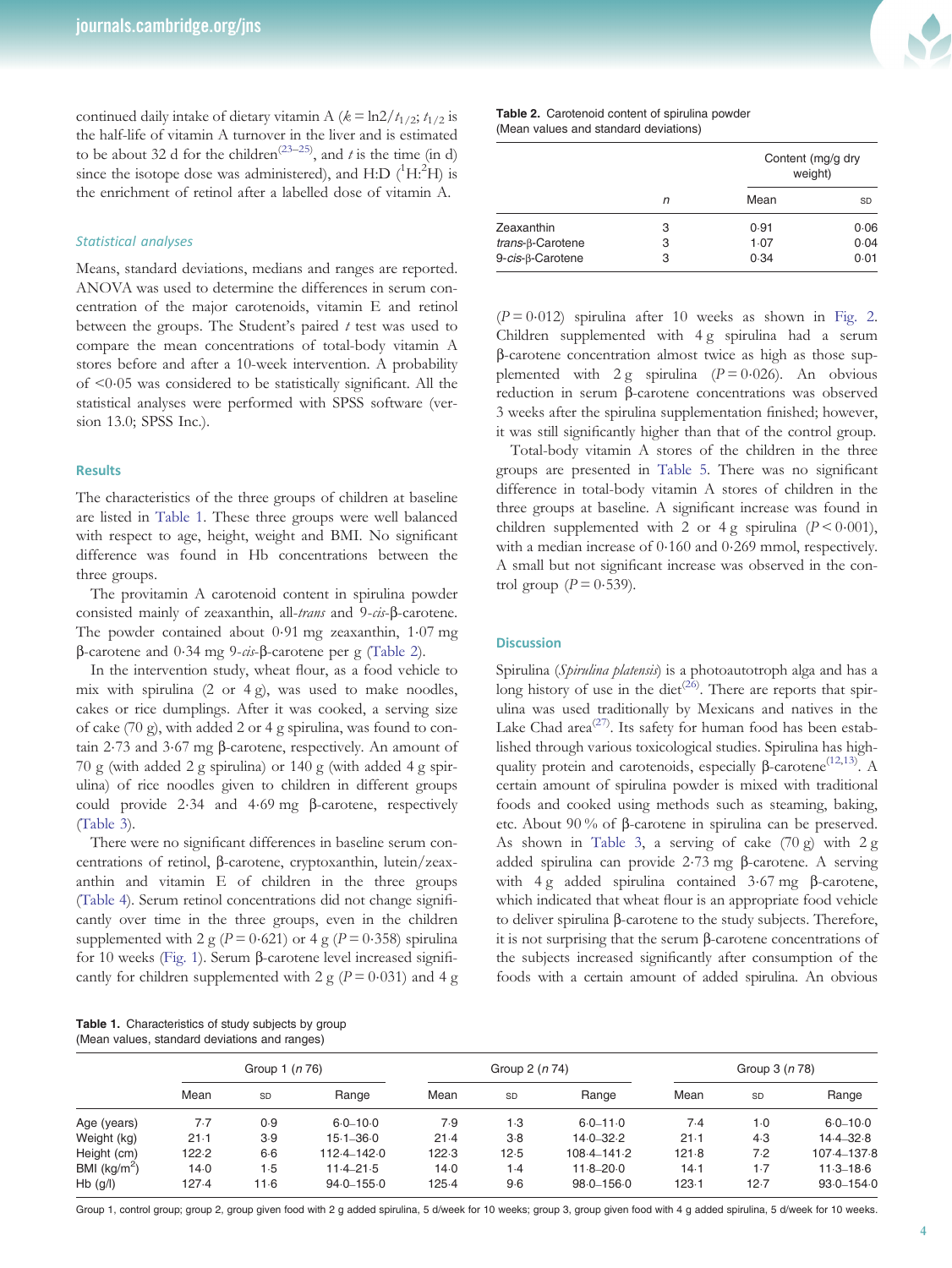

#### <span id="page-4-0"></span>Table 3. Carotenoid content in cooked food with added spirulina (μα per serving, n 3) (Mean values and standard deviations)

|                                 | Zeaxanthin |           | $trans-B-Carotene$ |      | 9-cis-B-Carotene |      |
|---------------------------------|------------|-----------|--------------------|------|------------------|------|
|                                 | Mean       | <b>SD</b> | Mean               | SD   | Mean             | SD   |
| Cake with 2 g spirulina         | 1.64       | 0.18      | 2.73               | 0.32 | 0.68             | 0.06 |
| Cake with 4 g spirulina         | 1.93       | 0.13      | 3.67               | 0.24 | 1.01             | 0.10 |
| Rice noodles with 2 g spirulina | 1.39       | 0.23      | 2.34               | 0.34 | 0.43             | 0.05 |
| Rice noodles with 4 g spirulina | 2.78       | 0.46      | 4.69               | 0.68 | 0.87             | 0.09 |

Table 4. Baseline serum concentrations of retinol, carotenoids and vitamin E of subjects by group (μmol/l) (Mean values and standard deviations)

|                          | Group 1 |      |      | Group 2 |      | Group 3   |  |
|--------------------------|---------|------|------|---------|------|-----------|--|
|                          | Mean    | SD   | Mean | SD      | Mean | <b>SD</b> |  |
| Retinol                  | 1.01    | 0.21 | 0.99 | 0.23    | 1.03 | 0.34      |  |
| Lutein/zeaxanthin        | 0.41    | 0.17 | 0.34 | 0.17    | 0.33 | 0.18      |  |
| $\alpha$ -Crypaxanthin   | 0.10    | 0.04 | 0.10 | 0.06    | 0.10 | 0.06      |  |
| $\beta$ -Crypaxanthin    | 0.53    | 0.28 | 0.51 | 0.38    | 0.51 | 0.42      |  |
| $\alpha$ -Carotene       | 0.02    | 0.01 | 0.02 | 0.01    | 0.02 | 0.02      |  |
| <i>trans</i> -β-Carotene | 0.12    | 0.08 | 0.11 | 0.08    | 0.11 | 0.10      |  |
| Vitamin E                | 5.66    | 1.04 | 5.53 | 1.16    | 5.73 | 1.05      |  |

Group 1, control group; group 2, group given food with 2 g added spirulina, 5 d/week for 10 weeks; group 3, group given food with 4 g added spirulina, 5 d/week for 10 weeks.

decrease in serum β-carotene levels was observed 3 weeks after the intervention study finished. However, the children's serum β-carotene concentration still significantly higher than the baseline level.

The greater improvement in serum β-carotene concentration compared with the changes in serum retinol is not surprising because it is recognised that circulating retinol is homeostatically controlled over the physiological range of liver vitamin A concentrations<sup>([28\)](#page-6-0)</sup>. Serum retinol values tend to fall precipitously when liver vitamin A concentrations are  $\langle 0.07 \,\mu\text{mol}/\text{g}$  (20  $\mu\text{g}/\text{g}$ ) and tend to increase steeply when liver concentrations are  $>1.05 \,\mu\text{mol/g}$  (300  $\mu\text{g/g}^{(28)}$  $\mu\text{g/g}^{(28)}$  $\mu\text{g/g}^{(28)}$ . Within the cited range, however, circulating concentrations respond with a very shallow slope to increments in liver vitamin A across the aforementioned range. In this study, no significant changes in serum retinol were observed after a 10-week intervention even though the children's total-body vitamin A stores increased significantly. This also implies that serum retinol concentration is not a sensitive indicator of vitamin A status over a wide range of vitamin A nutriture, which may be the reason why some intervention studies are not as efficacious as hoped $(2^{\circ},30)}$  $(2^{\circ},30)}$  $(2^{\circ},30)}$  with serum retinol concentration as a biomarker to evaluate vitamin A status.

The paired isotope dilution technique is one of the most advanced and accurate methods currently available for asses-sing vitamin A status<sup>[\(20](#page-6-0),[31\)](#page-6-0)</sup>. This procedure has been used to assess the total-body stores of vitamin A in children, adults,



Fig. 1. Serum retinol concentrations of children by group at baseline  $\langle \infty \rangle$  and 3 d after the end of the intervention (.). Group 1, control group ( $n$  76); group 2, group given food with 2 g added spirulina, 5 d/week for 10 weeks (n 74); group 3, group given food with 4 g added spirulina, 5 d/week for 10 weeks  $(n 78)$ . Serum retinol concentrations were determined using HPLC equipped with a UV detector. Values are means, with standard deviations represented by vertical bars. ANOVA was used to compare differences between the groups. No significant differences were found.



Fig. 2. Serum β-carotene concentrations of children by group at baseline (iii), 3 d after the end of the intervention (%) and 21 d after the end of the intervention ( $\mathcal{L}$ ). Group 1, control group (n 76); group 2, group given food with 2 g added spirulina, 5 d/week for 10 weeks  $(n 74)$ ; group 3, group given food with 4 g added spirulina, 5 d/week for 10 weeks (n 78). Serum β-carotene concentrations were determined using HPLC equipped with a UV detector. Values are means, with standard deviations represented by vertical bars. ANOVA was used to compare differences between the groups  $(P < 0.05)$ .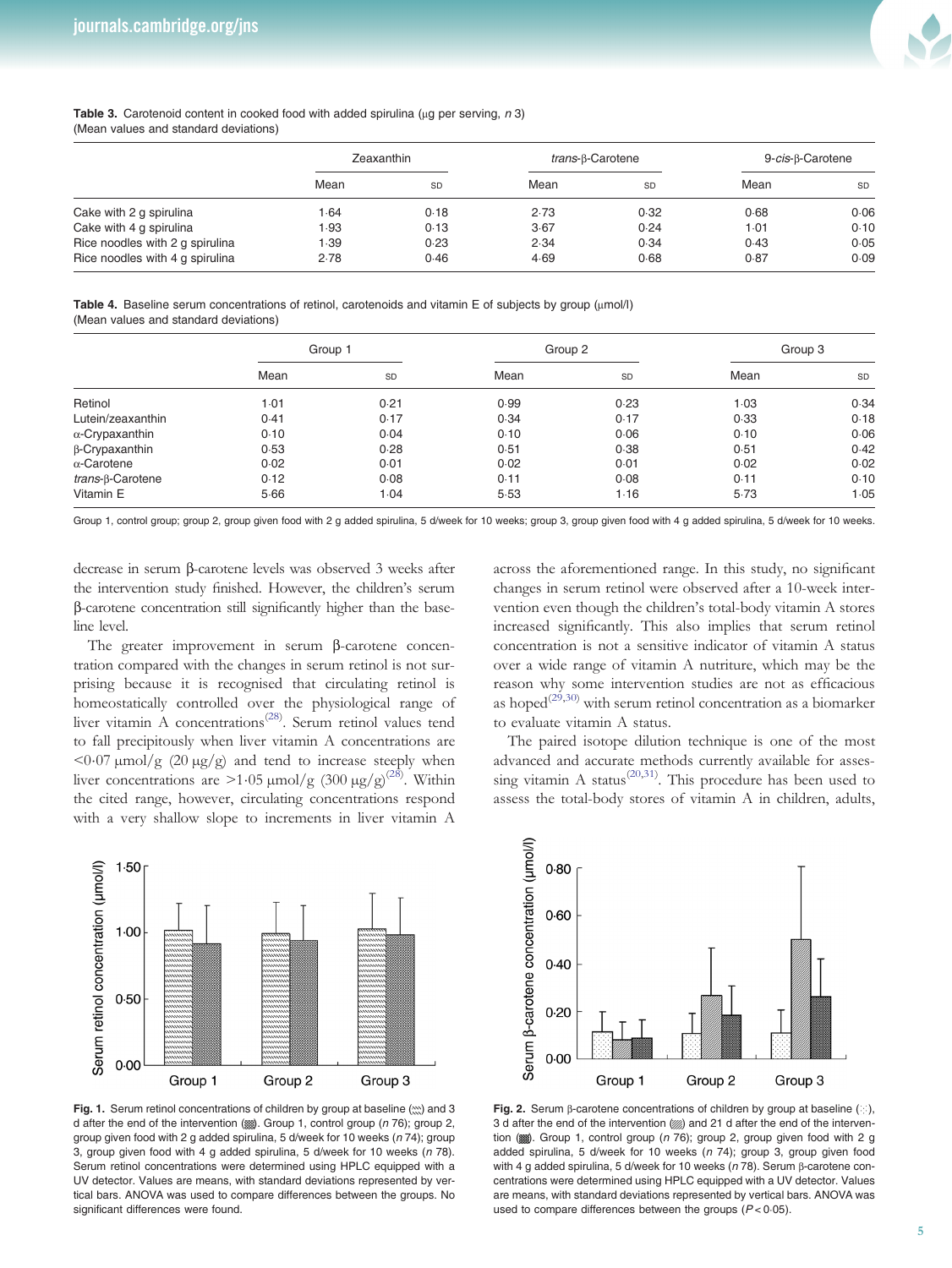

|         |    | Before intervention (mmol) |       |       |        | After intervention (mmol) |           |  |  |
|---------|----|----------------------------|-------|-------|--------|---------------------------|-----------|--|--|
|         | n  | Median                     | Mean  | SD    | Median | Mean                      | <b>SD</b> |  |  |
| Group 1 | 52 | 0.277                      | 0.316 | 0.232 | 0.344  | 0.415                     | 0.321     |  |  |
| Group 2 | 53 | 0.277                      | 0.345 | 0.239 | 0.437  | $0.632**$                 | 0.471     |  |  |
| Group 3 | 59 | 0.287                      | 0.340 | 0.222 | 0.566  | $0.807**$                 | 0.681     |  |  |

#### <span id="page-5-0"></span>Table 5. Total-body stores of vitamin A in subjects before and after intervention (Median values, mean values and standard deviations)

Group 1, control group; group 2, group given food with 2 g added spirulina, 5 d/week for 10 weeks; group 3, group given food with 4 g added spirulina, 5 d/week for 10 weeks. \*\* Mean value was significantly different from that at baseline  $(P < 0.01$ ; Student's paired t test).

or both in the USA<sup>([20](#page-6-0),[32\)](#page-6-0)</sup>, Bangladesh<sup>([32](#page-6-0)–[34\)](#page-6-0)</sup>, Philippines<sup>[\(35](#page-6-0)–[37](#page-6-0))</sup>, Peru<sup>([25\)](#page-6-0)</sup> and China<sup>[\(20,38](#page-6-0))</sup>. The present study employed the paired isotope dilution technique to evaluate the changes of total-body vitamin A stores of children supplemented with spirulina. The estimated mean total-body vitamin A stores in Chinese school-age children at baseline were lower than the value of 1·02 mmol reported for one 6-year-old child in the  $USA^{(32)}$  $USA^{(32)}$  $USA^{(32)}$  and higher than the mean value of Chinese children reported by Tang et al. (0.13 and 0.27 mmol)<sup>([20](#page-6-0),[38\)](#page-6-0)</sup>. After children were supplemented with 2 or 4 g spirulina for 10 weeks, their total-body vitamin A stores increased by 83·3 and 137·3 %, respectively, which approached the value reported for US children. For subjects in the control group without spirulina supplementation, their total-body vitamin A stores remained stable during the 10-week period. Therefore, we could conclude that spirulina supplementation contributes to the increase in total-body vitamin A stores in the intervention group. Spirulina contains a high amount of β-carotene. It is well known that β-carotene can be cleaved into retinol in the intestine by carotenoid mono-oxygenases I and II after it is absorbed from  $food^{(39,40)}$  $food^{(39,40)}$  $food^{(39,40)}$  $food^{(39,40)}$  $food^{(39,40)}$ . Our previous study showed that the conversion factor of spirulina β-carotene to vitamin A is as high as  $4.5$  to 1 by weight in Chinese adults<sup>([17\)](#page-6-0)</sup>. By this conversion factor, 2 or 4 g spirulina can provide about 0·5 or 1 mg vitamin A. Therefore, it is not difficult to explain that total-body vitamin A stores of children supplemented with spirulina can be increased significantly. Green-yellow vegetables and sweet potatoes are also good dietary sources of β-carotene. It has been reported that green-yellow vegetables can sustain the total-body vitamin A stores of kindergarten children, but no obvious increase was observed<sup>[\(38](#page-6-0))</sup>. Jaarsveld et al. found that consumption of orange-fleshed sweet potatoes could improve vitamin  $\overline{A}$  liver stores<sup>[\(41](#page-6-0))</sup>. Recently, studies have shown that golden rice also has a vitamin A equivalence as high as  $3.8$  (SD 1.7) to 1 by weight<sup>([42\)](#page-6-0)</sup>; however, no data on its effect on total-body vitamin A stores have been reported.

From this study, it is safe to conclude that spirulina can significantly increase subjects' serum β-carotene and total-body vitamin A stores monitored by using a paired stable-isotope dilution technique, which suggests that spirulina is a good dietary source of β-carotene and vitamin A.

# Acknowledgements

The research leading to these results received funding from the Nestlé Foundation and the China Scientific Supporting Programs (grant no. 2008BA158B00). None of the authors

had a financial or personal conflict of interest with regard to the present study. L. L. participated in HPLC and GC-MS analyses of serum, data analysis and the writing of the manuscript; S. Y., X. Z. and J. W. supervised the human study and collected blood samples. S. Y. and G. T. designed the study and revised the manuscript; G. T. and T. M. supervised the HPLC and MS analyses; P. M. S. proposed the project and revised the manuscript. All the authors read and approved the final manuscript. There are no conflicts of interest with regard to the present study.

#### **References**

- 1. World Health Organization (2009) Global Prevalence of Vitamin A Deficiency in Populations at Risk 1995–2005. WHO Global Database on Vitamin A Deficiency. Geneva: WHO.
- Underwood B (1998) Perspectives from micronutrient malnutrition elimination/eradication programs. Bull World Health Organ 76, Suppl., 34–37.
- 3. Chinese Center for Disease Control and Prevention (2005) Chinese National Nutrition and Health Survey in 2002. Beijing: Chinese Center for Disease Control and Prevention.
- 4. Sommer A & West KPJ (1996) Vitamin A Deficiency: Health, Survival and Vision. New York: Oxford University Press.
- 5. Sommer A (1982) Nutritional Blindness, Xerophthalmia and Kerotomalacia. New York: Oxford University Press.
- 6. Sommer A, Tarwotjo I, Djunaedi E, et al. (1986) Impact of vitamin A supplementation on childhood mortality. A randomized controlled community trial. Lancet i, 1169-1173.
- 7. Rahmathullah L, Underwood B, Thulasiraj R, et al. (1990) Reduced mortality among children in southern India receiving a small weekly dose of vitamin A. N Engl J Med 323, 929-935.
- 8. West KJ, Pokhrel R, Katz J, et al. (1991) Efficacy of vitamin A in reducing preschool child mortality in Nepal. Lancet 338, 67-71.
- McLaren DS & Frigg M (2001) Sight and Life Manual on Vitamin A Deficiency Disorders (VADD), 2nd ed. Basel, Switzerland: Task Force Sight and Life.
- 10. Micozzi MS, Brown ED, Edwards BK, et al. (1992) Plasma carotenoid response to chronic intake of selected foods and beta-carotene supplements in men. Am J Clin Nutr 55, 1120-1125.
- 11. Brubacher GB & Weiser H (1985) The vitamin A activity of betacarotene. Int J Vitam Nutr Res 55, 5-15.
- 12. Ciferri O (1983) Spirulina, the edible microorganism. Microbiol Rev 47, 551–578.
- 13. El-Baky HH, El Baz FK & El-Baroty GS (2003) Spirulina species as a source of carotenoids and α-tocopherol and its anticarcinoma factors. Biotechnology 2, 222–240.
- 14. Gireesh T, Nair PP & Sudhakaran PR (2004) Studies on the bioavailability of the provitaminA carotenoid, β-carotene, using human exfoliated colonic epithelial cells. Br J Nutr 92, 241-245.
- 15. Seshadri CV (1993) Large Scale Nutritional Supplementation with Spirulina Alga. All India Coordinated Project on Spirulina. Madras, India: Shri Amm Murugappa Chettiar Research Center.